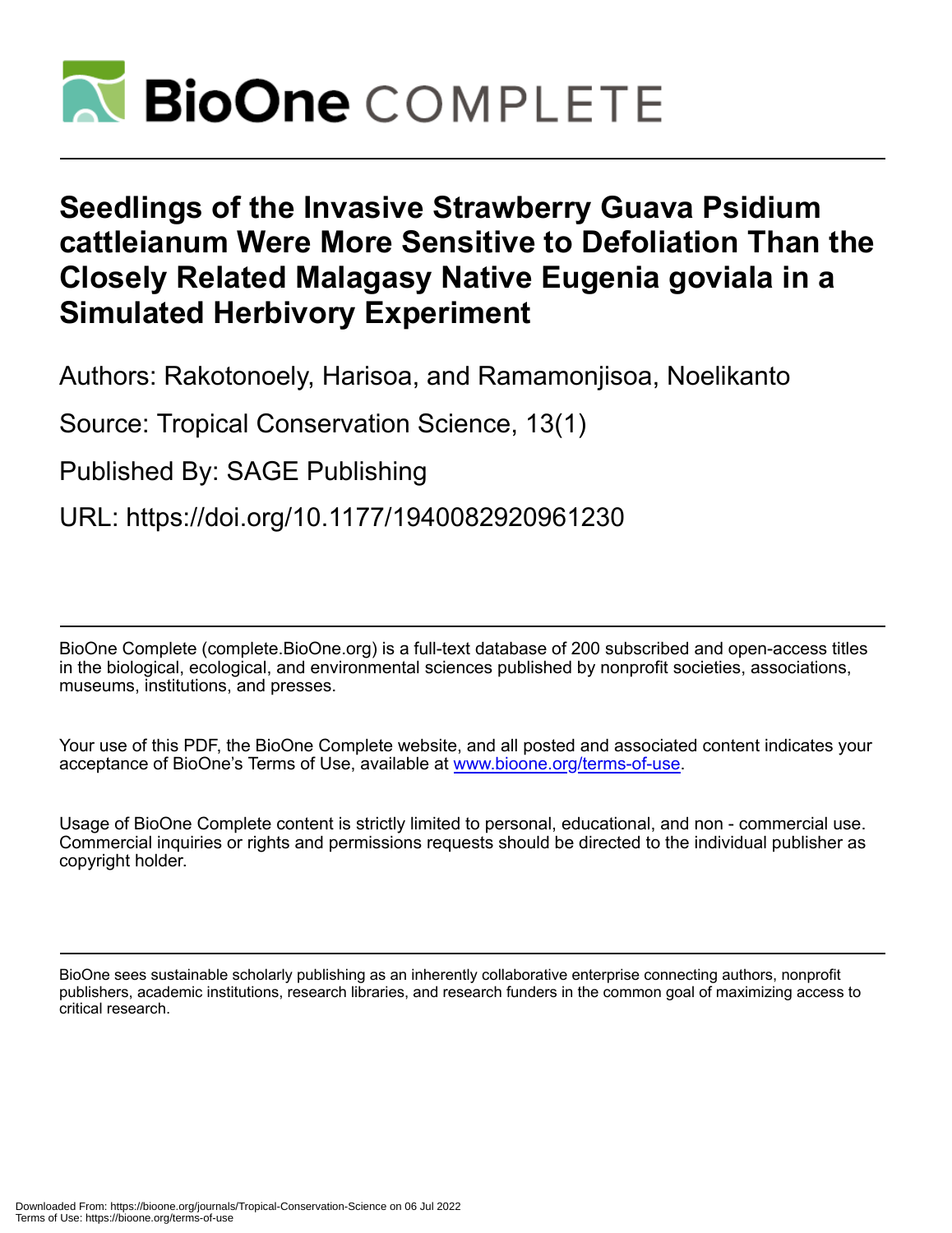## Seedlings of the Invasive Strawberry Guava Psidium cattleianum Were More Sensitive to Defoliation Than the Closely Related Malagasy Native Eugenia goviala in a Simulated Herbivory Experiment

Tropical Conservation Science Volume 13: 1–7 C The Author(s) 2020 Article reuse guidelines: [sagepub.com/journals-permissions](http://us.sagepub.com/en-us/journals-permissions) [DOI: 10.1177/1940082920961230](http://dx.doi.org/10.1177/1940082920961230) <journals.sagepub.com/home/trc>



### Harisoa Rakotonoely<sup>1</sup> and Noelikanto Ramamonjisoa<sup>2,3</sup> (D

#### Abstract

The success of non-native plants in their recipient environments is often attributed to their relatively lower herbivorous attack (i.e., leaf damage). However, whether non-native plants are inherently more tolerant to leaf damage than native ones remains unclear. We conducted a field experiment to test the effects of clipping (25%, 50%, and 75% leaf area loss) on growth (stem height and production of new leaves) of the natural regenerations of invasive strawberry guava Psidium cattleianum (Myrtaceae) and its closely related native, Eugenia goviala (VU, Myrtaceae,), in a degraded forest in Andasibe, Madagascar. Each clipped individual was paired with a neighboring control (0% defoliation). Survival rates after 105 days were high (>93%) for both species and were not related to clipping levels. Eugenia goviala increased stem growth by 98% at 25% clipping but exhibited no response at higher clipping levels. Clipping tended to reduce stem growth in P. cattleianum but effects were only significant at 75% defoliation (46% reduction in stem growth). Defoliation did not affect the production of new leaves but we detected a tendency for P. cattleianum to produce fewer leaves at higher clipping levels. These results indicate a higher sensitivity to defoliation in the invasive strawberry guava compared to its close native relative E. goviala, which does not support the hypothesis that non-native plant species are more tolerant to leaf damage than native ones. Heavy defoliation can represent a substitute for mechanical control of the strawberry guava. Future studies should focus on identifying suitable native herbivores as part of an integrated control program for this invasive species.

#### Keywords

Psidium cattleianum, strawberry guava, enemy-release hypothesis, invasive species, herbivory, clipping experiment, threatened species, Madagascar

#### Introduction

Herbivory, the feeding on living plant parts by animals, is a key ecosystem process that has widely recognized effects on primary production and vegetation structure and composition (Allan & Crawley, 2011). When vegetative tissues are lost, resources (e.g., compounds synthesized from carbon, nitrogen and other minerals) that are contained in those tissues are also lost. It comes as no surprise that leaf damage can reduce plant growth and reproduction, which can have important fitness consequences for individual plants (Karban & Strauss, 1993). Plants, however, can evolve tolerance to tissue loss and can exhibit compensatory responses that minimize the fitness costs of damage (McNickle & Evans, 2018;

<sup>1</sup>Département Flore, Parc Botanique et Zoologique de Tsimbazaza, Antananarivo, Madagascar

<sup>2</sup>Department for Management of Science and Technology Development, Ton Duc Thang University, Ho Chi Minh City, Vietnam

<sup>3</sup> Faculty of Environment and Labour Safety, Ton Duc Thang University, Ho Chi Minh City, Vietnam

Received 19 February 2020; Accepted 2 September 2020

#### Corresponding Author:

Noelikanto Ramamonjisoa, Ton Duc Thang University, District 7, Ho Chi Minh City, Vietnam, Ho Chi Minh City 758307, Viet Nam. Email: [noelikanto.ramamonjisoa@tdtu.edu.vn](mailto:noelikanto.ramamonjisoa@tdtu.edu.vn)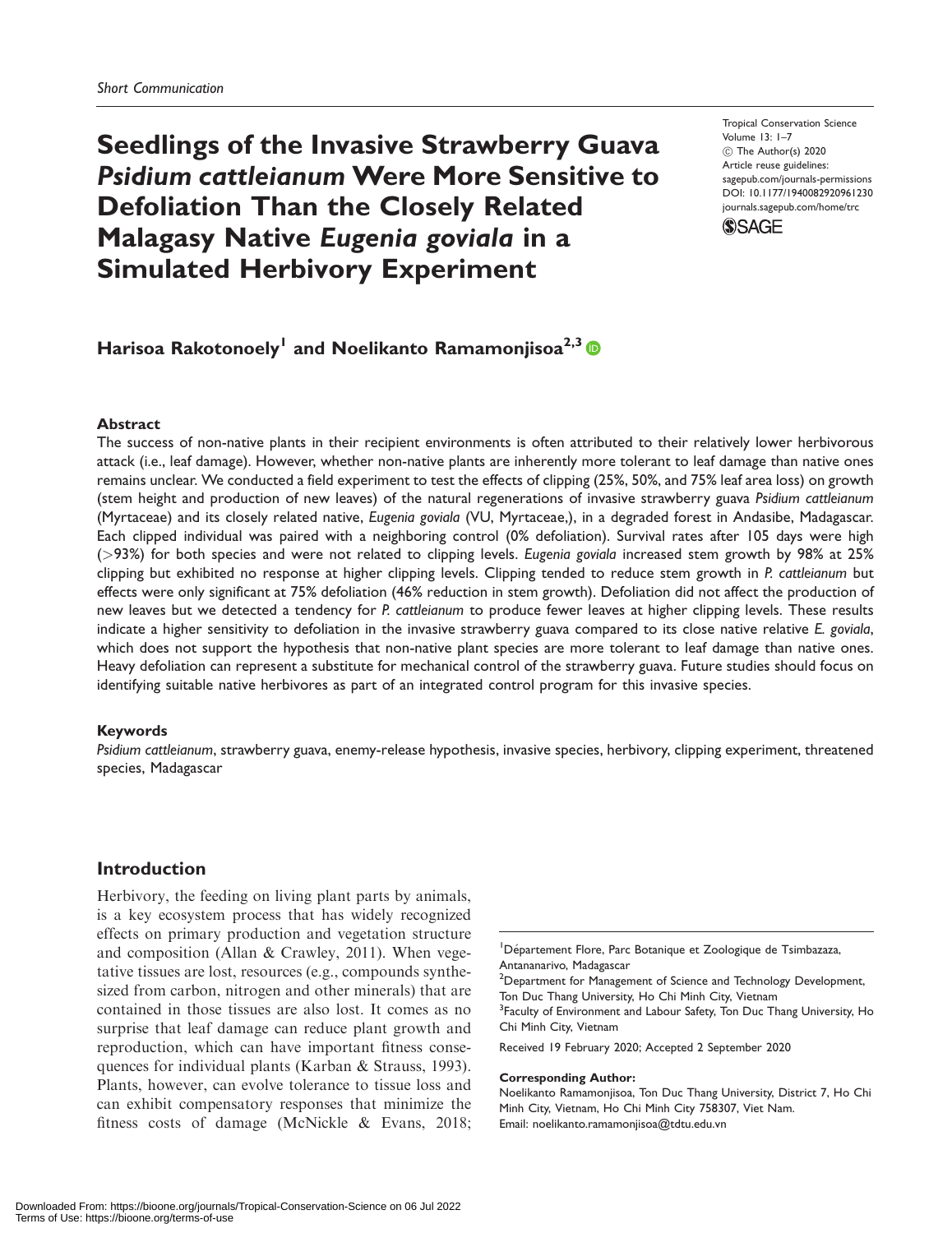Strauss & Agrawal, 1999). These responses typically include tissue regrowth (Strauss & Agrawal, 1999) and compensatory changes in physiology, such as higher photosynthetic activity to increase carbon fixation (Delaney, 2008).

Herbivory has received particular attention in the context of biological invasion. The Enemy Release Hypothesis advocates the lack of natural herbivores as the main driver of the invasion success of non-native plant species (Keane & Crawley, 2002). This hypothesis suggests that non-native plant species may experience less herbivory damage allowing them to outcompete native plants (Cappuccino & Carpenter, 2005; Keane & Crawley, 2002). If non-native plants are less susceptible to herbivory than native plants, it might be possible to control the expansion of non-native plants by introducing their natural herbivores in the new range (Kirby et al., 2000). However, such an operation is risky because these herbivores may also have detrimental effects on native plants (Fowler et al., 2000). An initial low-risk step in understanding the potential effects of herbivores on non-native plants would be to simulate herbivory by mechanically damaging plant tissue, for example by tearing or clipping off leaves (McNickle & Evans, 2018).

One non-native plant species that has greatly impacted tropical island ecosystems is Psidium cattleianum (Myrtaceae), an understory tree commonly known as strawberry guava. Psidium cattleianum has caused significant ecological damages to ecosystems on the islands of Hawaii (Enoki & Drake, 2017), Reunion (Tassin et al., 2006), Mauritius (Lorence & Sussman, 1986) and Seychelles (Dietz et al., 2004), and is listed among the top 100 globally worst invasive species according to the IUCN Invasive Specialists Group. Psidium cattleianum was introduced to Madagascar from South America in 1806 and has spread throughout southeastern Madagascar where it poses serious threats to the local plant diversity (Brown & Gurevitch, 2004). Psidium cattleianum can modify successional trajectories and impede native plant regeneration (Huenneke & Vitousek, 1990; Lorence & Sussman, 1986), and can interact with other invasive species hence causing further ecological damage (Huenneke & Vitousek, 1990). Traits that likely contribute to this species' dominance include its ability to escape from natural enemies (Dietz et al., 2004), high reproductive capacity aided by explosive fruiting, capacity for suckering to form dense monospecific stands and tolerance for a wide range of light conditions (Schumacher et al., 2008). The effects of herbivores on strawberry guava remain unclear, but evidence suggests that P. cattleianum could be as sensitive as native plants to herbivory, and exhibit high mortality rates  $(\sim 50\%)$  at high leaf area loss  $(\sim 80\%)$  (Shiels et al., 2014). Indeed, experiments in Brazil suggested that gall-inducing insect herbivores (Sycophila sp., Hymenoptera) can curb

P. cattleianum growth and seed germination (Wikler et al., 2000).

In this study we investigate the response of seedlings of P. cattleianum and its closely related native species Eugenia goviala, an endangered Malagasy tree species, to simulated aboveground herbivory to assess the effects of leaf area loss on growth, an essential parameter of plant performance and fitness (Younginger et al., 2017). Both species are evergreen woody plants in the Myrtaceae family. We focused on seedlings because plants are mostly vulnerable, and herbivory represents the greatest cause of mortality at this life stage (Barton & Hanley, 2013; Moles & Westoby, 2004). We predicted (1) reduction in stem growth and higher investments in the production of new leaves to compensate for increasing leaf area loss, (2) P. cattleianum exhibits less growth reduction than the native E. goviala to leaf area loss.

#### **Methods**

#### Study Site

The experiment was conducted in a secondary forest managed by the local association, Association Mitsinjo in Andasibe  $(18°92.3'S, 48°40.8'E)$  during the rainy season (from December 3rd, 2018 to March 20th, 2019 so 105 days). Mean annual temperature in the study area is  $19.4^{\circ}$ C and mean annual rainfall is  $1890$  mm. The forest plot is part of a protected area and therefore is not accessible to ungulates. Insects form the majority of herbivores (Rakotonoely, unpublished data).

#### Experimental Design

We selected a plot of  $\sim$ 40 m  $\times$  40 m with a canopy openness of approximately 10% to run the experiment. Psidium cattleianum and E. goaviala are widely distributed within the plot at densities of 2 plants/ $m<sup>2</sup>$  and 0.2 plants/m<sup>2</sup>, respectively. For each species, we selected seedlings with less than 2% leaf area damage based on visual estimation. We based our selection on the assumption that seedlings germinated in the same season (Rakotonoely, personal observation) and we considered seedlings to be of roughly the same age. Initial leaf numbers were on average  $4.69 \pm 1.92$  (mean  $\pm$  SD, n = 60) for E. goaviala and  $15.84 \pm 7.49$  (mean  $\pm$  SD, n = 60) for P. cattleianum. Initial heights (length from the stem collar to the highest apex) were  $13.64 \pm 3.49$  cm (mean- $\pm$  SD, n = 60) and 30.85  $\pm$  19.51 cm (mean  $\pm$  SD, n = 60) for E. goaviala and P. cattleianum, respectively.

Using scissors, we clipped off either 25%, 50%, or 75% in areas of each individual leaf, creating three types of defoliation treatments. We completed the clipping within one day. These clipping levels are well within the ranges of natural herbivory damage in the field,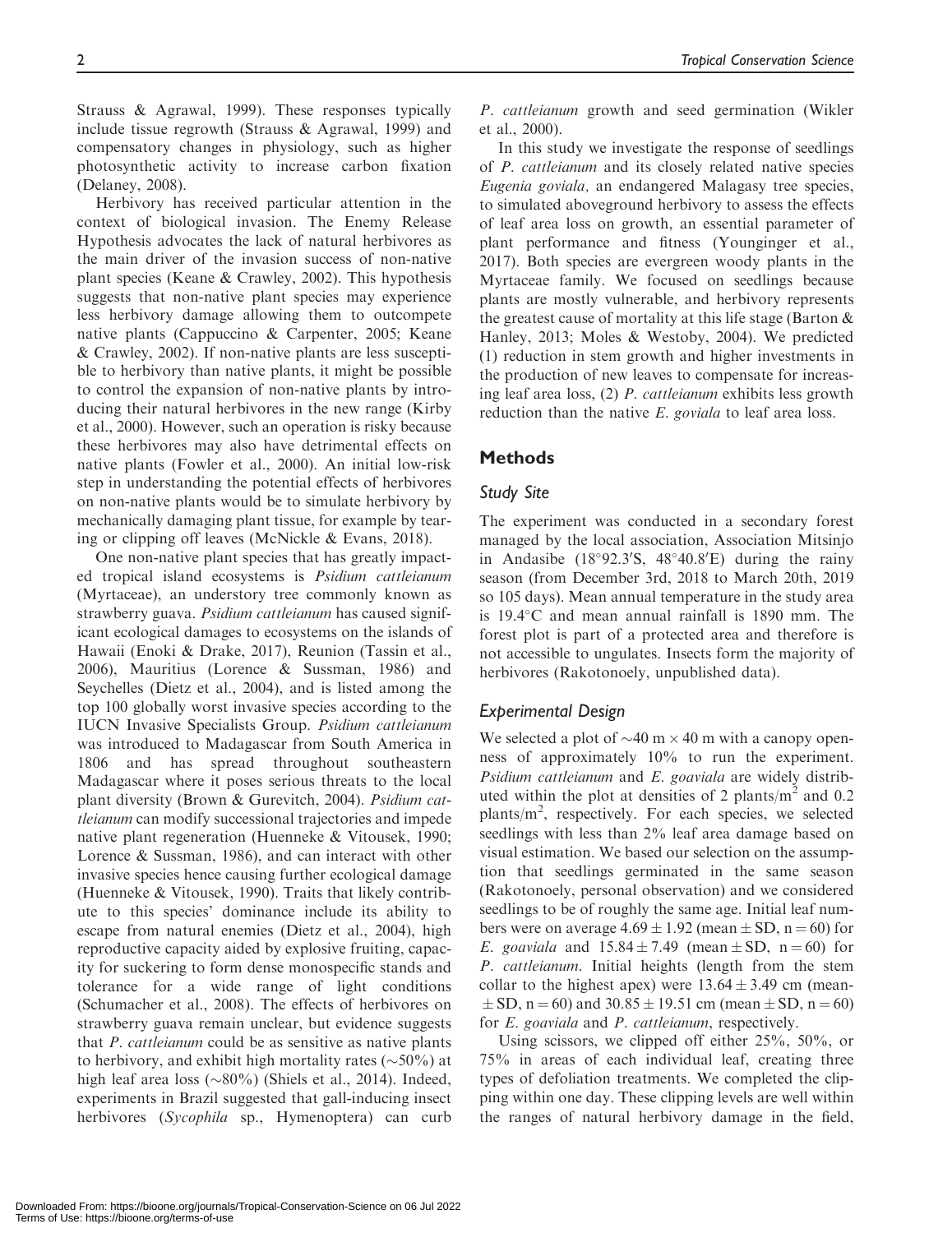which can range from  $1\%$  (Joe & Daehler, 2008) to more than 80% in seedlings of strawberry guava (Shiels et al., 2014). Each clipping level was repeated on 15 seedlings for each species (3 levels of clipping  $\times$  15 individuals = 45 seedlings/species). We paired each clipped individual with a control individual (0% defoliation) of the same species, which was within 10-20 cm distance (Figure 1) to minimize potential differences in microhabitat environmental variables (e.g., water content, soil texture, soil nutrients, light), should there be any. Control and clipped individuals were approximately of the same height at the start of the experiment for each species (E. goviala, One-way ANOVA,  $F_{(3, 60)} = 0.715$ ,  $p = 0.547$ ,  $n = 15$  for each treatment; *P. cattleianum*, F  $_{(3.66)} = 0.886$ , p = 0.451, n = 15 for each treatment). The seedlings were not protected from herbivores during the experiment.

We computed height growth and leaf growth by calculating the differences in plant height (Fernandez et al., 2016; Mexal & Landis, 1990) and in leaf count at the beginning and at the end of the experiment (December 3rd, 2018 to March 20th, 2019)

#### Data Analysis

Individual seedling represented the level of replication in the statistics. Individuals in the controls of the three clipping treatment were lumped because of absence of significant differences in height growth among the controls for both species (E. goviala, One-way ANOVA,

 $F_{(2,21)}=0.343$ ,  $p = 0.713$ ,  $n = 15$ ; *P. cattleianum*,  $F_{(2,22)}=0.694$ , p = 0.51, n = 15). We analyzed the effects of clipping on seedling height growth and the production of new leaves with linear mixed-effects models. In these models, neighbor identity (identity of pairing individuals) was entered as random factor. The mixed effect models were performed with the function "lmer" in the package "lmerTest" (Kuznetsova et al., 2017). P-values from these models were obtained by F-tests based on Satterthwaite's method using the function "anova". Data (growth and production of new leaves) were logtransformed (or  $log+1$  when necessary) prior to analysis to meet test assumptions. Pairwise comparisons among treatments were conducted with the function "lsmeans" (Lenth, 2016) with Tukey adjustment after bootstrapping using the package "pbkrtest" (Halekoh & Højsgaard, 2014); results of these tests are directly displayed on the figures. All statistics were conducted in R version 3.3.3 (R Core Team, 2017). We used a significance threshold of  $\alpha=0.5$  for all tests.

#### **Results**

Survival rates were high and were above 93% in all treatments. Clipping affected stem growth in the seedlings of P. cattleianum and E. goviala, but the two plant species exhibited differential responses (significant effects for "clipping", "species", and their interaction, Table 1). Eugenia goviala increased its stem growth by 98% at



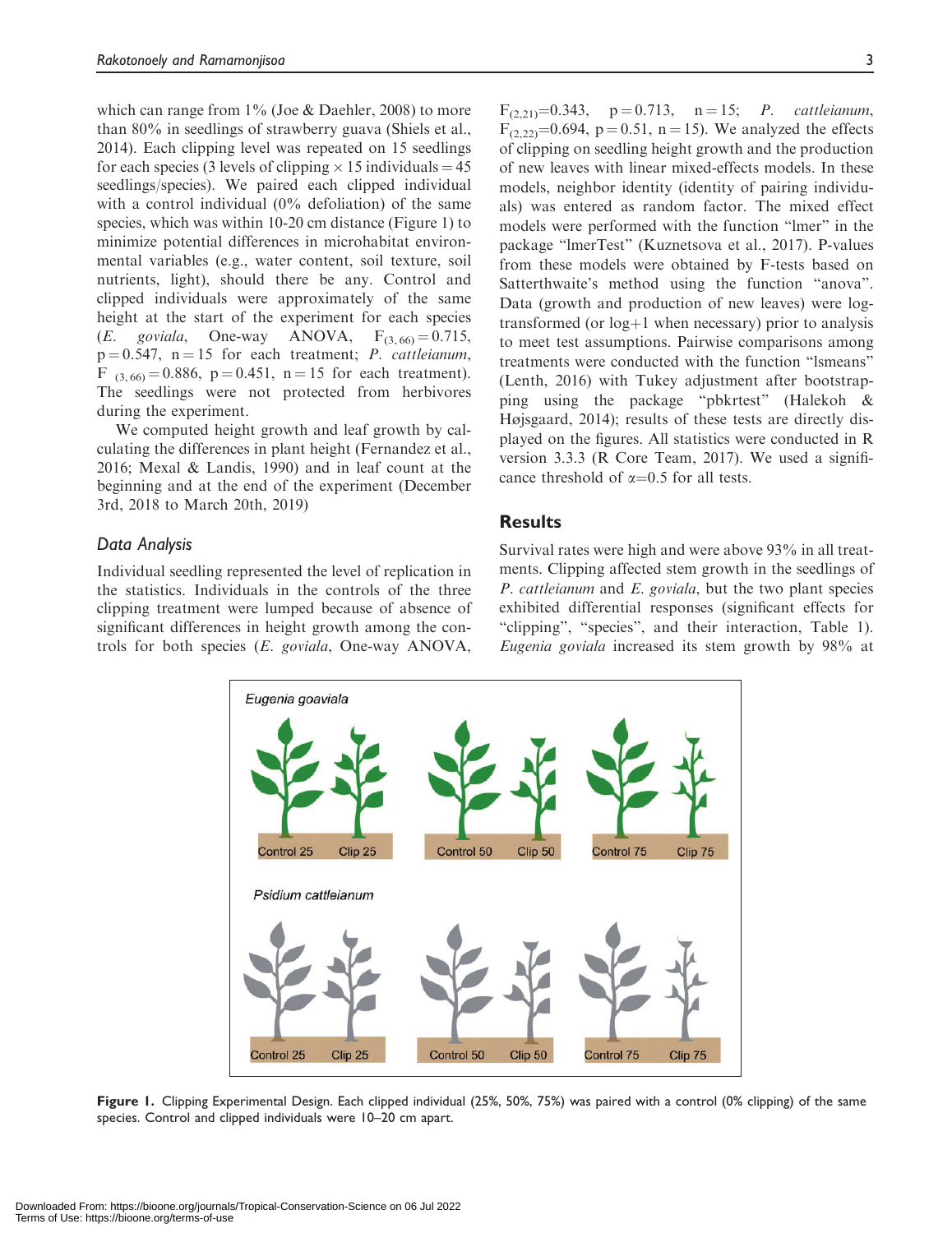Table 1. Results of Linear Mixed Effects Model Testing for the Effects of Clipping Treatments and Species on Seedling Growth and Production of New Leaves in Psidium cattleianum and Eugenia goviala.

| Source             | Height growth |       |       | Leaf production |      |       |
|--------------------|---------------|-------|-------|-----------------|------|-------|
|                    | Df, error     |       | Sig.  | Df, error       |      | Sig.  |
| Clipping           | 3, 114.3      | 2.97  | 0.034 | 3, 115.14       | l.21 | 0.306 |
| Species            | l, 86.24      | 10.98 | 0.001 | I, 84.91        | 2.42 | 0.123 |
| Clipping * species | 3, 87.36      | 4.31  | 0.006 | 3, 85.18        | 1.13 | 0.340 |



Figure 2. Stem height growth (A) and production of new leaves (B) of seedlings of the invasive Psidium cattleianum and its close Malagasy relative Eugenia goviala under different levels of defoliation. Values represent mean  $\pm$  SE. n = 15 per treatment.

25% clipping, but exhibited no response either at 50% or at 75% defoliation (Adjusted Tukey,  $P > 0.05$ ). In P. cattleianum, stem growth was not affected at 25% and 50% defoliation but was significantly reduced at 75% leaf removal (Figure 2A). Overall, clipping did not affect the production of new leaves in the two species Table 1); P. cattleianum had lower leaf production at high defoliation (75% clipping), but the effect was not significant (Adjusted Tukey,  $P = 0.087$ , Figure 2B).

#### **Discussion**

We predicted reduction in stem growth and higher investment in the production of new leaves to compensate for leaf-area loss in the two plant species (H1), and that P. cattleianum would exhibit less growth reduction than the native  $E$ . goviala in response to leaf-area loss (H2). We found differential responses to clipping in the strawberry guava and its close relative E. goviala. Moderate defoliation (25% clipping) induced faster stem growth in E. goviala while it tended to slow growth in P. cattleianum. Increased stem growth in

response to moderate clipping has been reported in previous studies. Plants with leaf damage can engage in tissue regrowth strategies (McNickle & Evans, 2018; Strauss & Agrawal, 1999) and compensatory changes in physiology (Delaney, 2008), and may achieve equal or higher fitness than when undamaged (Owen & Wiegert, 1976; Strauss & Agrawal, 1999).

At high defoliation, both species exhibited reduced growth but the effect was only significant in P. cattleianum (Figure 2). Typically, diminution of leaf area influences plant performance by reducing plant photosynthetic activities and thus plant growth (Zhu et al., 2014). This said, the differential growth response to clipping in the two species is intriguing, and refutes the common assumption that invasive species are inherently more tolerant than natives to leaf damage (Agrawal & Kotanen, 2003; Barton & Hanley, 2013; Mitchell & Power, 2003; Siemann & Rogers, 2003). Earlier studies suggested that some native seedlings can have higher rates of photosynthesis and plasticity in root/shoot allocation than invasives, allowing them to be more tolerant to high defoliation (Barton, 2013).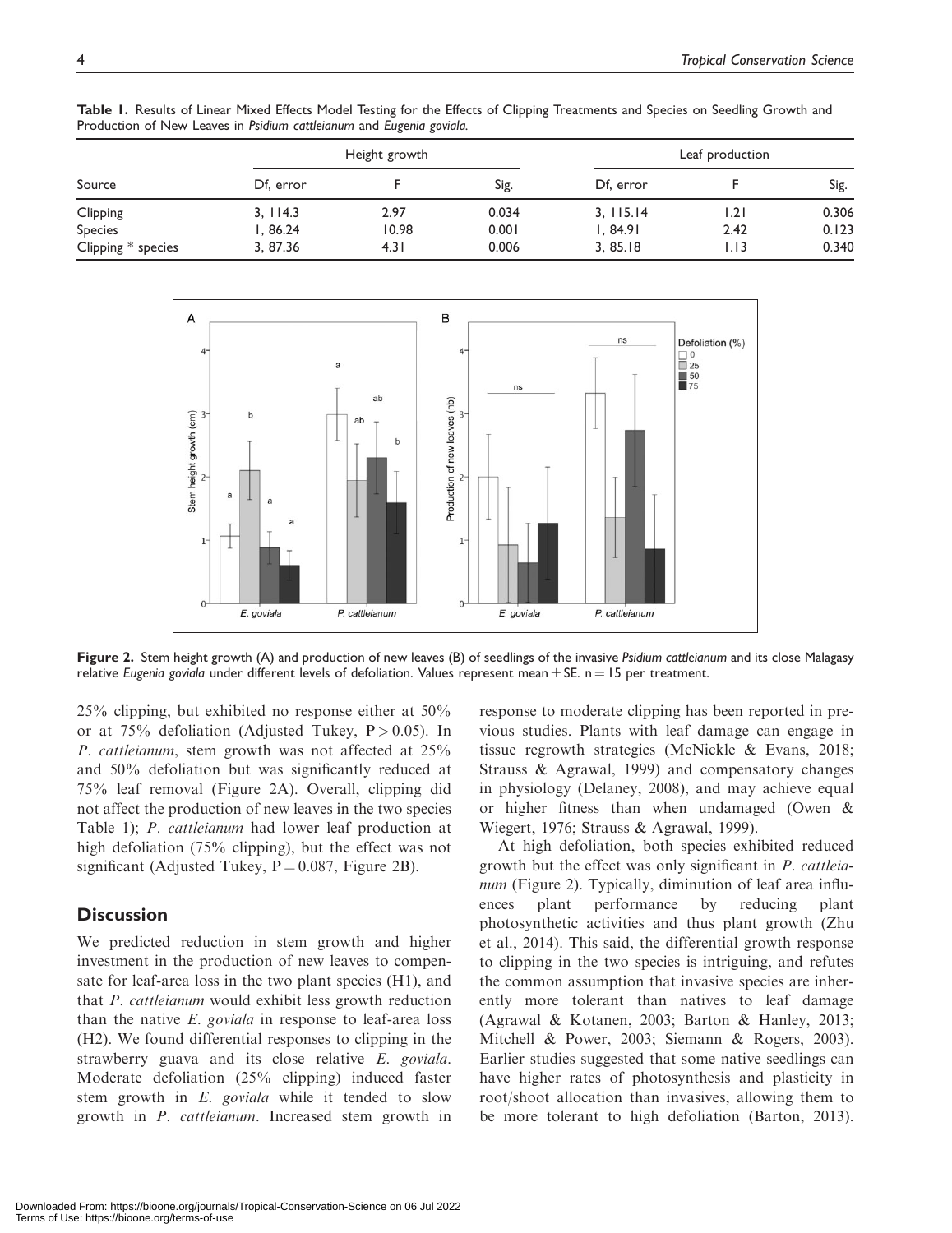Also, plant responses to leaf damage can vary substantially with soil nutrient availability (McNaughton, 1983; Wise & Abrahamson, 2005; Zhao & Chen, 2012) and can differ between even closely related species (Zhao & Chen, 2012). For example, Zhao and Chen (2012) found that overcompensatory growth (when growth of damaged individuals is larger than that of undamaged ones) was stimulated on infertile soil in Ficus auriculata but full compensatory growth (when growth is equal between damaged and undamaged individuals) occurred under fertile conditions. however, in its closest congener, F. hispida, overcompensatory growth only occurred under high soil fertility and full compensatory growth occurred under infertile conditions. We did not measure soil nutrient availability, but it is less likely that the response of P. cattleianum in the field was explained by substrate quality because this species can tolerate a wide range of soil conditions and may not be constrained by low nutrient availability (Dietz et al., 2004; Enoki & Drake, 2017; Lorence & Sussman, 1986).

Contrary to our expectations, defoliation did not increase the production of new leaves in the two plant species. This contrasts with the results of Boege (2005), who reported increasing leaf production with higher leaf damage. We focused on aboveground materials, but defoliation can also induce higher investment in belowground biomass in plants (Bezemer & van Dam, 2005; Kaplan et al., 2008). Further, damaged plants can increase photosynthetic efficiency by using a greater proportion of the absorbed light energy for photosynthesis (compensatory photosynthesis) as a result of altered carbohydrate source-sink relationships (Thomson et al., 2003), thus dissipating less light energy as heat.

Experiments with artificial defoliation have been heavily criticized (van Kleunen et al., 2004) because plant responses may be different when damaged by real herbivores. In fact, the saliva of herbivores may induce physiological defense responses by the target plant in addition to the ones induced by the loss of plant tissue (Musser et al., 2002). Nonetheless, defoliation has proven in some instances to nearly replicate real herbivory events (Boege, 2005; McNickle & Evans, 2018) and may represent the only viable means of to imposing controlled levels of damage and studying compensatory responses.

#### Implications for Conservation

P. cattleianum has caused significant ecological damage to forests on many island ecosystems (Dietz et al., 2004; Enoki & Drake, 2017; Lorence & Sussman, 1986; Tassin et al., 2006) and poses serious threats to the unique biodiversity of Madagascar (Brown & Gurevitch, 2004). This study improves our understanding of the ecology of P. cattleianum and suggests a higher sensitivity of this

species to defoliation than its close relative native E. goviala. These results imply that heavy defoliation may represent a substitute for mechanical control of the strawberry guava; yet, more information on its natural herbivores is needed. We propose two recommendations for future studies. Firstly, further replication in other areas and on a wider scale is needed to determine whether our results can be generalized to other sites. Secondly, further experiments are needed to identify native herbivores of P. cattleianum seedlings in Madagascar.

#### Acknowledgments

This study was conducted under the research permit 225/18/ MEEF/SG/DGF/DSAP/SCB.Re. We are indebted to Ony Rakotonoely, Linah Rabarivola, Franck Rakotonasolo, Solo Hery Rapanarivo, Lesabotsy Razafindravelo, Rokiman Letsara, Parc Botanique et Zoologique Tsimbazaza, Association Mitsinjo, Youssouf Martin and Rainer Dolch for facilitating our fieldwork. We are grateful to Madhuri Mukherjee, Carlos Andres Marcelo Servàn, Drew Hart, and Mariko Terasaki for proofreading earlier versions of the manuscript. This research received no specific grant from any funding agency in the public, commercial, or not-for-profit sectors.

#### Declaration of Conflicting Interests

The author(s) declared no potential conflicts of interest with respect to the research, authorship, and/or publication of this article.

#### Funding

The author(s) received no financial support for the research, authorship, and/or publication of this article.

#### ORCID iD

Noelikanto Ramamonjisoa **D** [https://orcid.org/0000-0002-](https://orcid.org/0000-0002-1056-1560) [1056-1560](https://orcid.org/0000-0002-1056-1560)

#### **References**

- Agrawal, A. A., & Kotanen, P. M. (2003). Herbivores and the success of non-native plant plants: A phylogenetically controlled experiment. Ecology Letters, 6(8), 712–715.
- Allan, E., & Crawley, M. J. (2011). Contrasting effects of insect and molluscan herbivores on plant diversity in a long-term field experiment. Ecology Letters, 14(12), 1246–1253.
- Barton, K. E. (2013). Ontogenetic patterns in the mechanisms of tolerance to herbivory in Plantago. Annals of Botany, 112(4), 711–720.
- Barton, K. E., & Hanley, M. E. (2013). Seedling–herbivore interactions: Insights into plant defence and regeneration patterns. Annals of Botany, 112(4), 643–650.
- Bezemer, T. M., & van Dam, N. M. (2005). Linking aboveground and belowground interactions via induced plant defenses. Trends in Ecology & Evolution, 20(11), 617–624.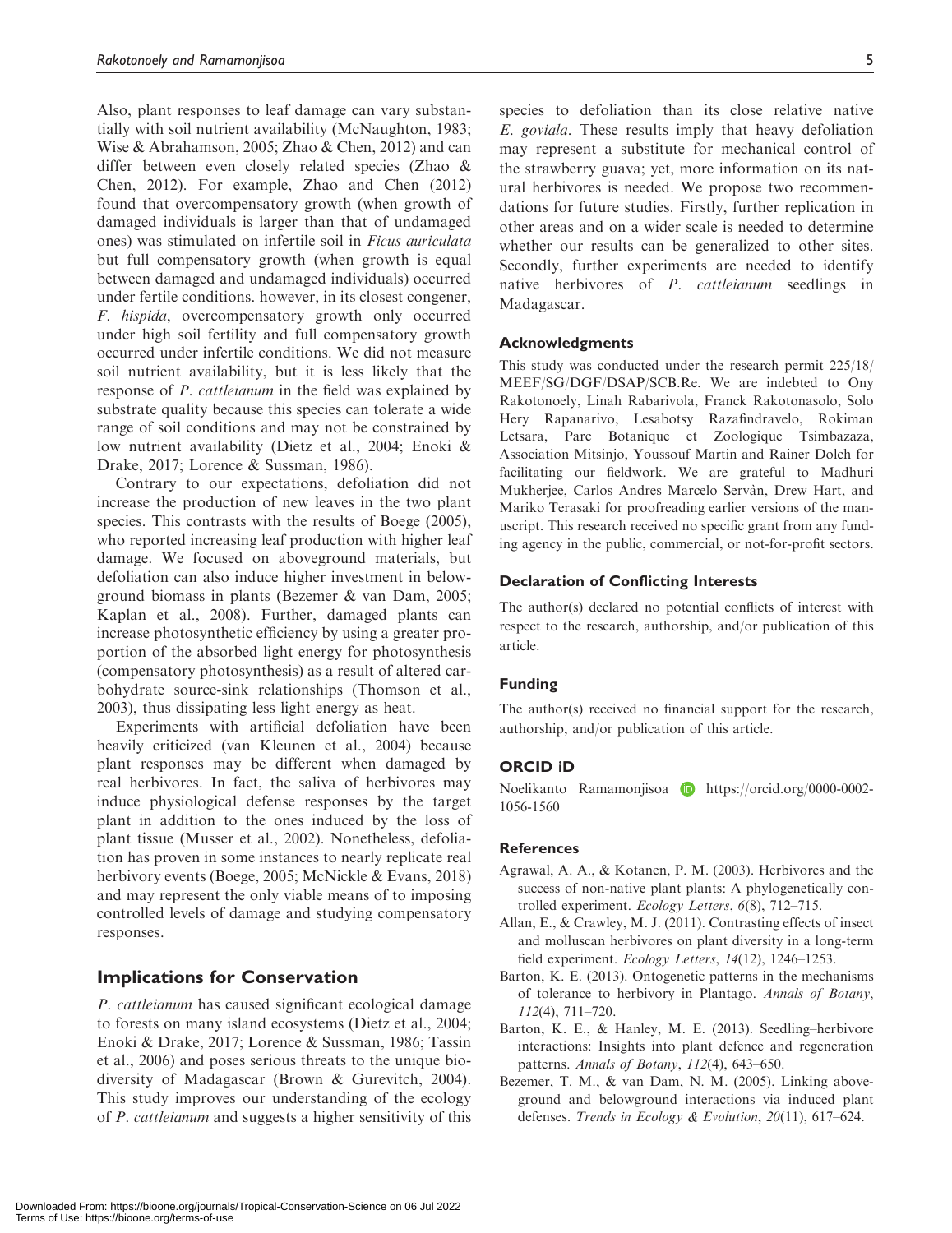- Boege, K. (2005). Influence of plant ontogeny on compensation to leaf damage. American Journal of Botany, 92(10), 1632–1640.
- Brown, K. A., & Gurevitch, J. (2004). Long-term impacts of logging on forest diversity in Madagascar. Proceedings of the National Academy of Sciences, 101(16), 6045–6049.
- Campo, J., & Dirzo, R. (2003). Leaf quality and herbivory responses to soil nutrient addition in secondary tropical dry forests of Yucatán, Mexico. Journal of Tropical Ecology, 19(5), 525–530.
- Cappuccino, N., & Carpenter, D. (2005). Invasive non-native plant plants suffer less herbivory than non-invasive nonnative plant plants. Biology Letters, 1(4), 435–438.
- Delaney, K. J. (2008). Injured and uninjured leaf photosynthetic responses after mechanical injury on Nerium oleander leaves, and Danaus plexippus herbivory on Asclepias curassavica leaves. Plant Ecology, 199(2), 187.
- Dietz, H., Wirth, L. R., & Buschmann, H. (2004). Variation in herbivore damage to invasive and native woody plant species in open forest vegetation on Mahe, Seychelles. Biological Invasions, 6(4), 511–521.
- Enoki, T., & Drake, D. R. (2017). Alteration of soil properties by the invasive tree Psidium cattleianum along a precipitation gradient on O'ahu Island, Hawai'i. Plant Ecology, 218(8), 947–955
- Fernandez, C., Monnier, Y., Santonja, M., Gallet, C., Weston, L. A., Prévosto, B., Saunier, A., Baldy, V., & Bousquet-Melou, A. (2016). The impact of competition and allelopathy on the trade-off between plant defense and growth in two contrasting tree species. Frontiers in Plant Science, 7, 594.
- Fowler, S. V., Syrett, P., & Hill, R. L. (2000). Success and safety in the biological control of environmental weeds in New Zealand. Austral Ecology, 25(5), 553–562.
- Halekoh, U., & Højsgaard, S. (2014). A kenward-roger approximation and parametric bootstrap methods for tests in linear mixed models–the R package pbkrtest. Journal of Statistical Software, 59(9), 1–30.
- Huenneke, L. F., & Vitousek, P. M. (1990). Seedling and clonal recruitment of the invasive tree Psidium cattleianum: Implications for management of native Hawaiian forests. Biological Conservation, 53(3), 199–211.
- Joe, S. M., & Daehler, C. C. (2008). Invasive slugs as underappreciated obstacles to rare plant restoration: Evidence from the Hawaiian Islands. Biological Invasions, 10(2), 245–255.
- Kaplan, I., Halitschke, R., Kessler, A., Rehill, B. J., Sardanelli, S., & Denno, R. F. (2008). Physiological integration of roots and shoots in plant defense strategies links aboveand belowground herbivory. Ecology Letters, 11(8), 841–851.
- Karban, R., Agrawal, A. A., & Mangel, M. (1997). The benefits of induced defenses against herbivores. Ecology, 78(5), 1351–1355.
- Karban, R., & Strauss, S. Y. (1993). Effects of herbivores on growth and reproduction of their perennial host, Erigeron glaucus. Ecology, 74(1), 39–46.
- Keane, R. M., & Crawley, M. J. (2002). Exotic plant invasions and the enemy release hypothesis. Trends in Ecology & Evolution, 17(4), 164–170.
- Kirby, D. R., Carlson, R. B., Krabbenhoft, K. D., Mundal, D., & Kirby, M. M. (2000). Biological control of leafy spurge with introduced flea beetles (Aphthona spp.). Journal of Range Management, 53(3), 305–308.
- Kuznetsova, A., Brockhoff, P. B., & Christensen, R. H. B. (2017) lmerTest package: tests in linear mixed effects models. Journal of Statistical Software, 82(13).
- Lenth, R. V. (2016). Least-squares means: The R package lsmeans. Journal of Statistical Software, 69(1), 1–33.
- Lorence, D. H., & Sussman, R. W. (1986). Exotic species invasion into Mauritius wet forest remnants. Journal of Tropical Ecology, 2(2), 147–162.
- McNaughton, S. (1983). Compensatory plant growth as a response to herbivory. Oikos, 40(3), 329–336.
- McNickle, G. G., & Evans, W. D. (2018). Toleration games: Compensatory growth by plants in response to enemy attack is an evolutionarily stable strategy. AoB Plants,  $10(4)$ , ply035.
- Mexal, J. G., & Landis, T. D. (1990). Target seedling concepts: Height and diameter. In R. Rose, S. J. Campbell, & T. D. Landis (Eds.), Proceedings, Western Forest Nursery Association (pp. 13–17). General Technical Report. U.S. Department of Agriculture, Forest Service, Rocky Mountain Forest and Range Experiment Station.
- Mitchell, C. E., & Power, A. G. (2003). Release of invasive plants from fungal and viral pathogens. Nature, 421(6923), 625.
- Moles, A. T., & Westoby, M. (2004). What do seedlings die from and what are the implications for evolution of seed size? *Oikos*, *106*(1), 193-199.
- Musser, R. O., Hum-Musser, S. M., Eichenseer, H., Peiffer, M., Ervin, G., Murphy, J. B., & Felton, G. W. (2002). Herbivory: Caterpillar saliva beats plant defences. Nature, 416(6881), 599.
- Owen, D., & Wiegert, R. (1976). Do consumers maximize plant fitness? Oikos, pp. 488–492.
- R Core Team. (2017). R: A language and environment for statistical computing. (R Foundation for Statistical Computing: Vienna, Austria)
- Schumacher, E., Kueffer, C., Tobler, M., Gmür, V., Edwards, P. J., & Dietz, H. (2008). Influence of drought and shade on seedling growth of native and invasive trees in the Seychelles. Biotropica, 40(5), 543–549.
- Shiels, A. B., Ennis, M. K., & Shiels L. (2014). Trait-based plant mortality and preference for native versus nonnative seedlings by invasive slug and snail herbivores in Hawaii. Biological Invasions, 16(9), 1929–1940.
- Siemann, E., & Rogers, W. E. (2003). Herbivory, disease, recruitment limitation, and success of alien and native tree species. *Ecology*, 84(6), 1489–1505.
- Strauss, S. Y., & Agrawal, A. A. (1999). The ecology and evolution of plant tolerance to herbivory. Trends in Ecology & Evolution, 14(5), 179–185.